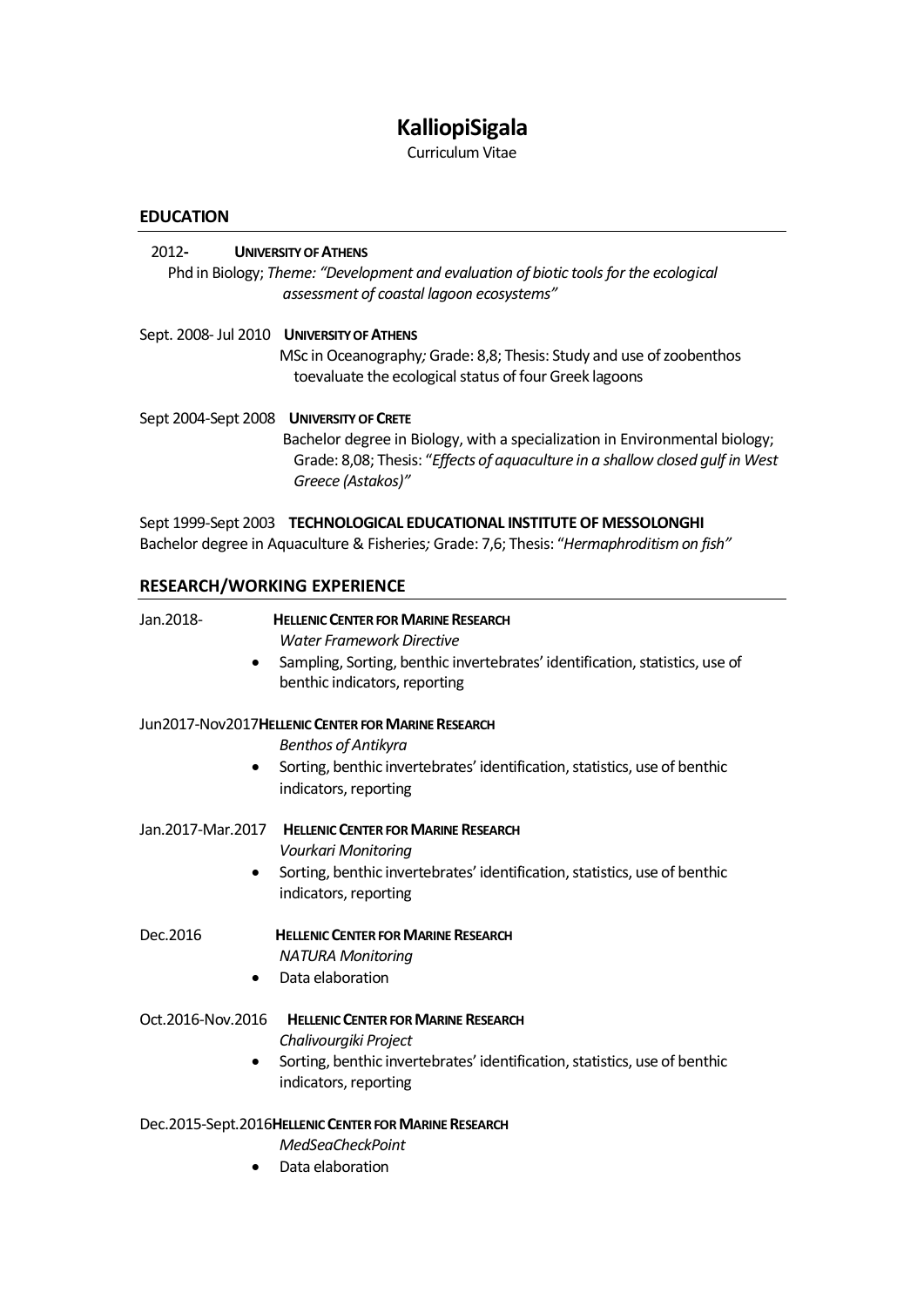|                                   | Water Framework Directive<br>Sampling, Sorting, benthic invertebrates' identification, statistics, use of<br>benthic indicators, reporting                                                                                                                           |
|-----------------------------------|----------------------------------------------------------------------------------------------------------------------------------------------------------------------------------------------------------------------------------------------------------------------|
|                                   | May 2012-Oct. 2012 HELLENIC CENTER FOR MARINE RESEARCH<br><b>COCONET-</b><br>TowardsCOasttoCOastNETworksofmarineprotectedareascoupledwithsea-<br>basedwindenergypotential.<br>Sorting, identification of marine benthos, statistics and use of benthic<br>indicators |
| Jun2011-Apr2012<br>TWReferenceNet | <b>HELLENIC CENTER FOR MARINE RESEARCH</b><br>Sorting, identification of benthic invertebrates, statistic analysis and use of<br>benthic indicators                                                                                                                  |
| <b>July 2009</b>                  | <b>Woods Hole Oceanographic Institution</b><br>Sampling in the DHABs of the Mediterranean Sea                                                                                                                                                                        |
| Jun-Sept. 2008                    | HELLENIC CENTER FOR MARINE RESEARCH, LABORATORY OF BENTHOS<br>Environmental impact of a mussel culture in Saronikos gulf (Elefsis)<br>Sorting, identification of marine benthos, especially of polychaetes, statistics<br>and use of benthic indicators              |

Dec.2012-Dec2015**HELLENIC CENTER FOR MARINE RESEARCH**

Sept 2002- Febr 2003 **MINISTRY OF RURAL DEVELOPMENT AND FOOD**, **FISHERIES LABORATORY**

Histology, evaluation of the age of fishes and statistics

\*During her work in HCMR she collaborated on various research projects, apart from the ones mentioned above.

# **RESEARCH PUBLICATIONS**

- Cabana, D., Nicolaidou, A., **Sigala, K**. &Reizopoulou, S., 2017. Multi-scale functional and taxonomic β-diversity of the macroinvertebrate communities in a Mediterranean coastal lagoon. Mediterranean Marine Science, 18 (1): 121-133.
- Reizopoulou, S., Simboura, N., **Sigala, K**., Barbone, E., Aleffi, F., Kaisakis, G., Rosati, I., Basset, A. &Nicolaidou, A., 2013. Assessment of the ecological status of the Mediterranean coastal lagoons using macroinvertebrates. Comparison of the most commonly used methods. Mediterranean Marine Science, 15/3: 602-612.
- Cabana, D.,**Sigala, K**., Nicolaidou, A. &Reizopoulou, S., 2013. Towards the implementation of the Water Framework Directive in Mediterranean Transitional Waters: the use of macroinvertebrates as biological quality element. Advances in Oceanography and Limnology, 4 (2).
- **Sigala, K**., Reizopoulou, S., Basset, A. &Nicolaidou, A., 2012. Functional diversity in three Mediterranean transitional water ecosystems. Estuarine, Coastal and Shelf Science, 110: 202-209.
- Papageorgiou, N., **Sigala, K**&Karakassis, I., 2009. Changes of macrofaunal function composition at sedimentary habitats in the vicinity of fish farms. Estuarine, Coastal and Shelf Science, 83 (4): 561-568.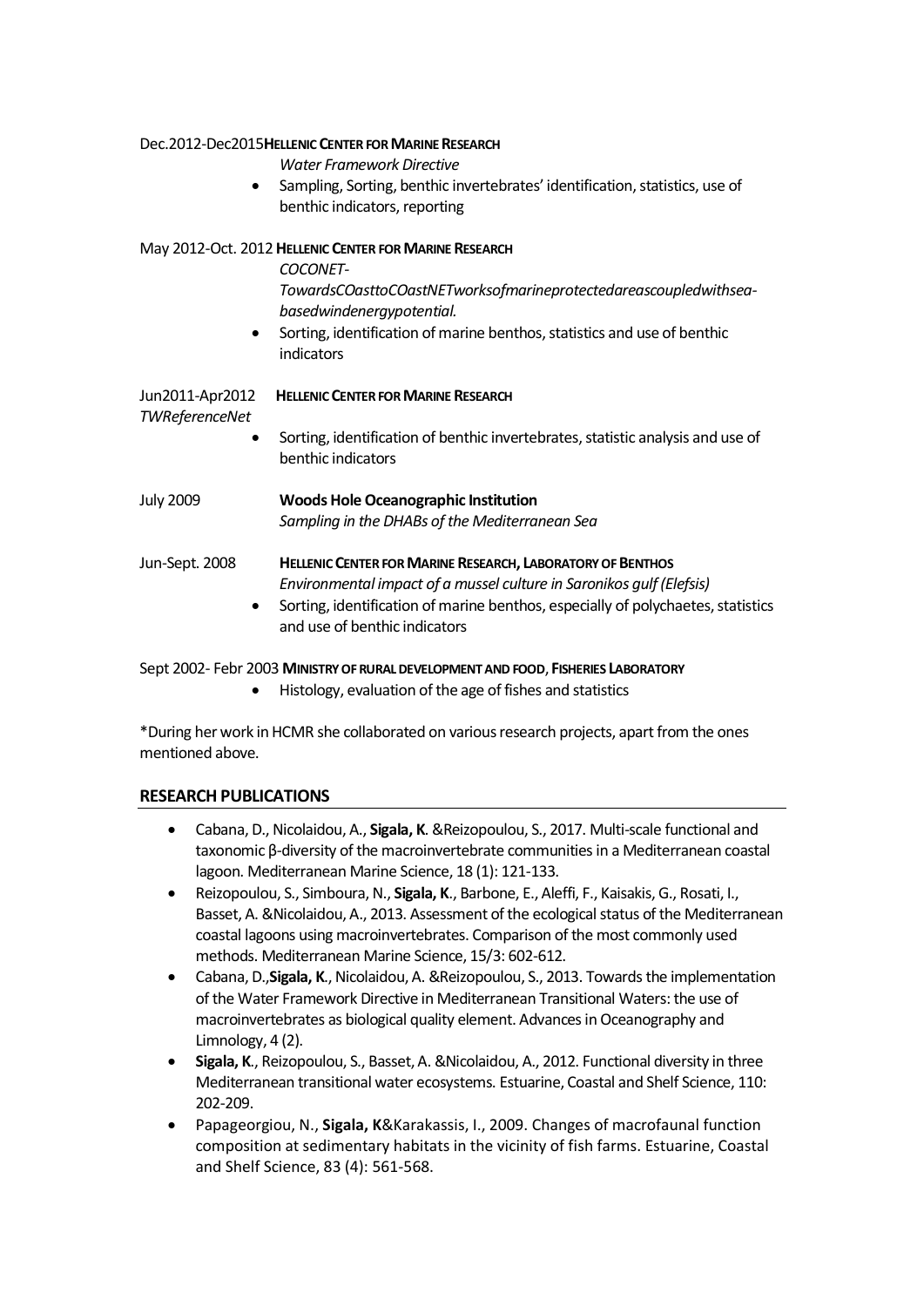Simboura, N., **Sigala K**., Voutsinas, E. &Kankan, E., 2008. First occurrence of the invasive alien species Polydoracornuta Bosc, 1802 (Polychaeta: Spionidae) on the coast of Greece (Elefsis Bay; Aegean Sea). Mediterranean Marine Science, 9 (2): 121- 126.

# **PARTICIPATION IN CONFERENCES**

- Simboura, M., Sigala, K., Pavlidou, A., Rousselaki, E., Venetsanopoulou, A., Reizopoulou, S.. Assessment of the physicochemical status in Hellenic Coastal Lagoons. 8<sup>th</sup> EUROLAG Conference, Athens, March, 20-23, 2018.
- **Sigala, K**., Cabana D., Nicolaidou, A. & Reizopoulou, S.. Macrobenthic community in Klissova lagoon, Greece. 52<sup>nd</sup> European Marine Biology Symposium, Piran, September 25-29, 2017.
- Garcia Gomez, S. G.,Aravantinos, S., Avramidi, E., Giamakidou, E., Arevalo Carillo, E., Legaki, A., **Sigala, K.**,Tsetoglou, V., Nicolopoulos, C., Nicolaidou, A., 2016. Does an oil platform in the North Aegean Sea increase benthic diversity? 51st European Marine Biology Symposium, Rhodes, September 26-30, 2016.
- **Sigala, K**., Cabana D., Nicolaidou, A. &Reizopoulou, S..Macrobenthic community in Klissova lagoon, Greece. . 6<sup>th</sup> EUROLAG Conference, Lecce, Decmber 16-20, 2013.
- Cabana D., **Sigala, K**., Nicolaidou, A., Basset, A. &Reizopoulou, S..Benthic taxonomic and functional diversity patterns across habitats in Messolonghi lagoon, Greece. 6<sup>th</sup> EUROLAG Conference, Lecce, Decmber 16-20, 2013.
- Providakis, N., Cabana, D., Arevalo, E., **Sigala, K**., Ibanhez, S. P., Nicolaidou, A., Reizopoulou, S..48st European Marine Biology Symposium, Galway, August19-23, 2013.
- **Sigala, K**., Nicolaidou, A., Simboura, N., Kaisakis, G. &Reizopoulou, S.. Structural and feeding composition of benthic macrofauna communities within three different habitats of Eastern Mediterranean coastal lagoons.  $51<sup>st</sup>$  Estuarine & Coastal Sciences Association international symposium, Klaipeda, Lithuania, September 23-27, 2012.
- **Sigala, K**., Reizopoulou, S. &Nicolaidou, A..Functional diversity of the macrobenthic communities in five transitional ecosystems.  $10^{th}$  Hell. Symp. HCMR, Athens, May 7-11, 2012.
- **Sigala, K**., Reizopoulou, S., Basset, A. &Nicolaidou, A..Functional diversity in three Mediterranean transitional ecosystems. 5<sup>th</sup> EUROLAG Conference, Aveiro, July 25-30, 2011.
- **Sigala, K., Papageorgiou, N. &Karakassis, I.. Effects of aquaculture in a shallow closed gulf** in West Greece (Astakos).  $9<sup>th</sup>$  Hell. Symp. HCMR, Patra, May 11-15, 2009.

# **TRAINING & WORKSHOPS**

| 24/03/2014-27/03/2014: Stable isotopes: analysis and application in foodweb ecology.             |
|--------------------------------------------------------------------------------------------------|
| Ghent University, Belgium.                                                                       |
| 20/08/2012-31/08/2012: Experimental Design and Data Analysis for Marine Scientists. Sven         |
| Loven Centre for Marine Sciences - Tjarno. Goteborg University,                                  |
| Sweden.                                                                                          |
| 01/10/2010-07/10/2010: 6 <sup>th</sup> Multidisciplinary Postgraduate Training Program for Young |
| Scientists entitled Europe and the Environment: Climate Change                                   |
| and Biodiversity in the 21 <sup>st</sup> century. Kythera, Greece.                               |
| 17/07/2010-01/08/2010:EDIT Summer School, 2010: Modern taxonomy and field work,                  |
| Madeira, Portugal                                                                                |